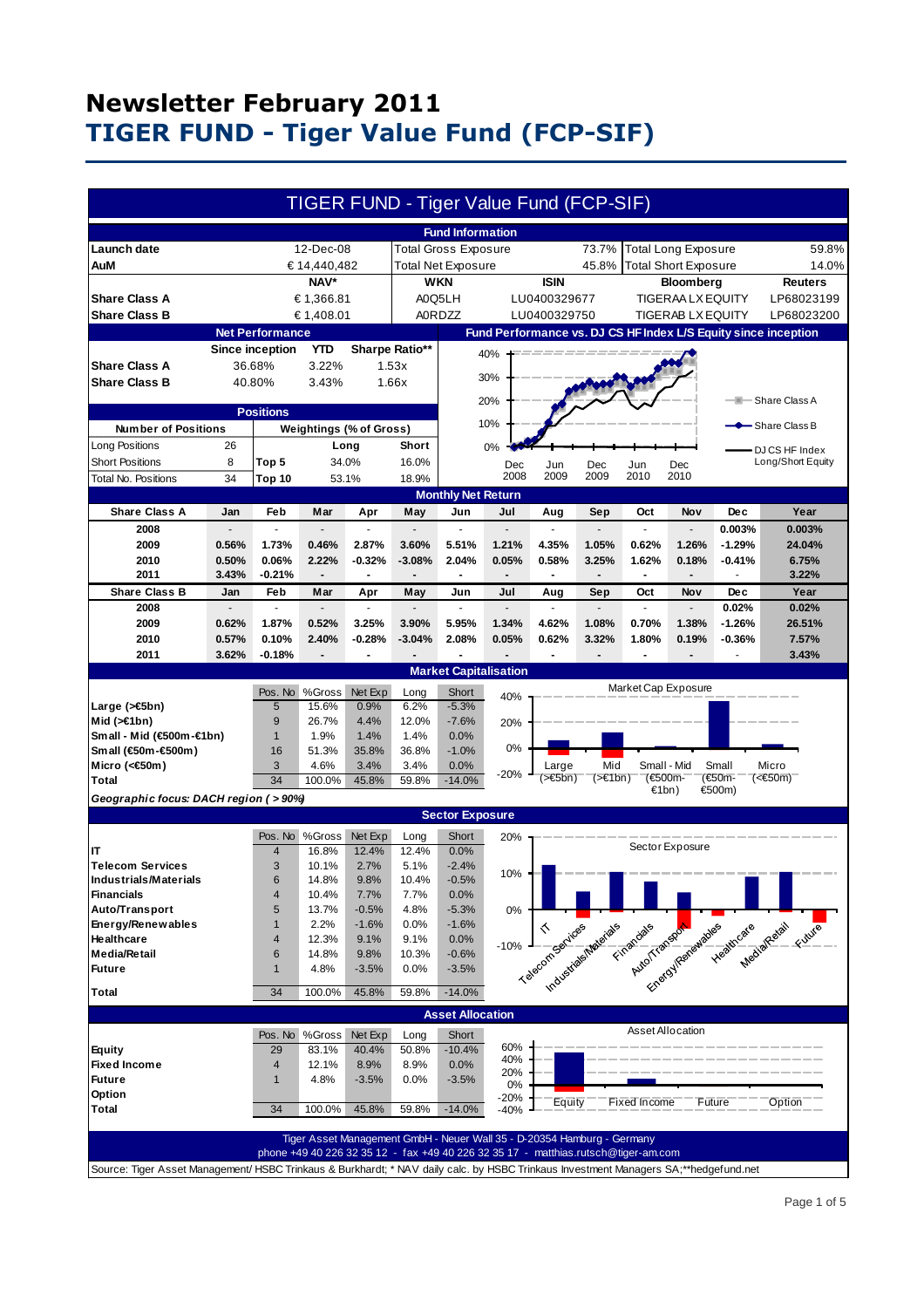# **Tiger Value Fund – February 2011**

## **O Returns: Down -0.21% (class A)/-0.18% (class B)**

 In February the Tiger Value Fund had a negative net return of -0.21% for share class A and -0.18% for share class B, making a cumulative positive net return of +3.22% / +3.43% in the year-to-date and  $+36.68\%$  /  $+40.80\%$  since inception (share class A/B).

## **O Commentary: Smaller positions burdened performance**

During February the Fund performance was burdened by some smaller positions. At the same time we booked profits and reduced our net exposure from 49% to 46% around 36% beta-adjusted.

With our Sharpe Ratio of 1.66x (class B) and 1.53x (class A) we are ranked no. 55 and 66 out of 1,614 long/short equity hedge funds worldwide at www.hedgefund.net.

During February our top contributors were Gigaset (+62bp) and Francotyp Postalia (+45bp) while smaller positions such as Mistral Media AG and Vtion Wireless Technologies AG cost us 116bp. Our Vtion position suffered as we didn't manage to sell our total position prior to the profit warning. We sold our remaining shares after the profit warning and started to scale in again at significant lower levels. With the company currently trading 40% below its cash position we would expect a strong recovery once the company announces a share buy-back.

On the positive side our single shorts and MDAX Future hedge added +17bp to the Fund's performance in February.

### **O Discussion: Gigaset - screaming buy with strong catalysts**

We have highlighted Gigaset AG (AQU,  $\epsilon$ 3.4) the no. one German telecommunications equipment company in our December newsletter. The stock had a stellar performance in Jan/Feb but corrected 33% from its recent highs post the earthquake and tsunami in Japan. Although management stated that there is no direct impact from Japan, some investors may fear that Gigaset temporarily face some indirect supply shortages due to Japanese sub suppliers, the same issue various other electronic companies may face.

We have re-built  $a > 5\%$  position at recent lows as we regard Gigaset as a clear value investment with strong catalysts: the promotion into the TecDax as of 21 March, additional sale proceeds from the sale of remaining assets until end of March, a new "strong" CEO with telecommunication background, initial coverage reports from bulge bracket investment banks and the potential acquisition of at least one asset to further strengthen its competitive position in telecommunication equipment.

On our numbers the company trades at around 2x EV/EBITDA 2011e and 4x PER 2011e. The company's valuation looks extremely undemanding also given its leading market position with >50% market share in Germany and a high FCF yield of >15%. We expect a strong recovery of the stock once the positive catalysts kick in.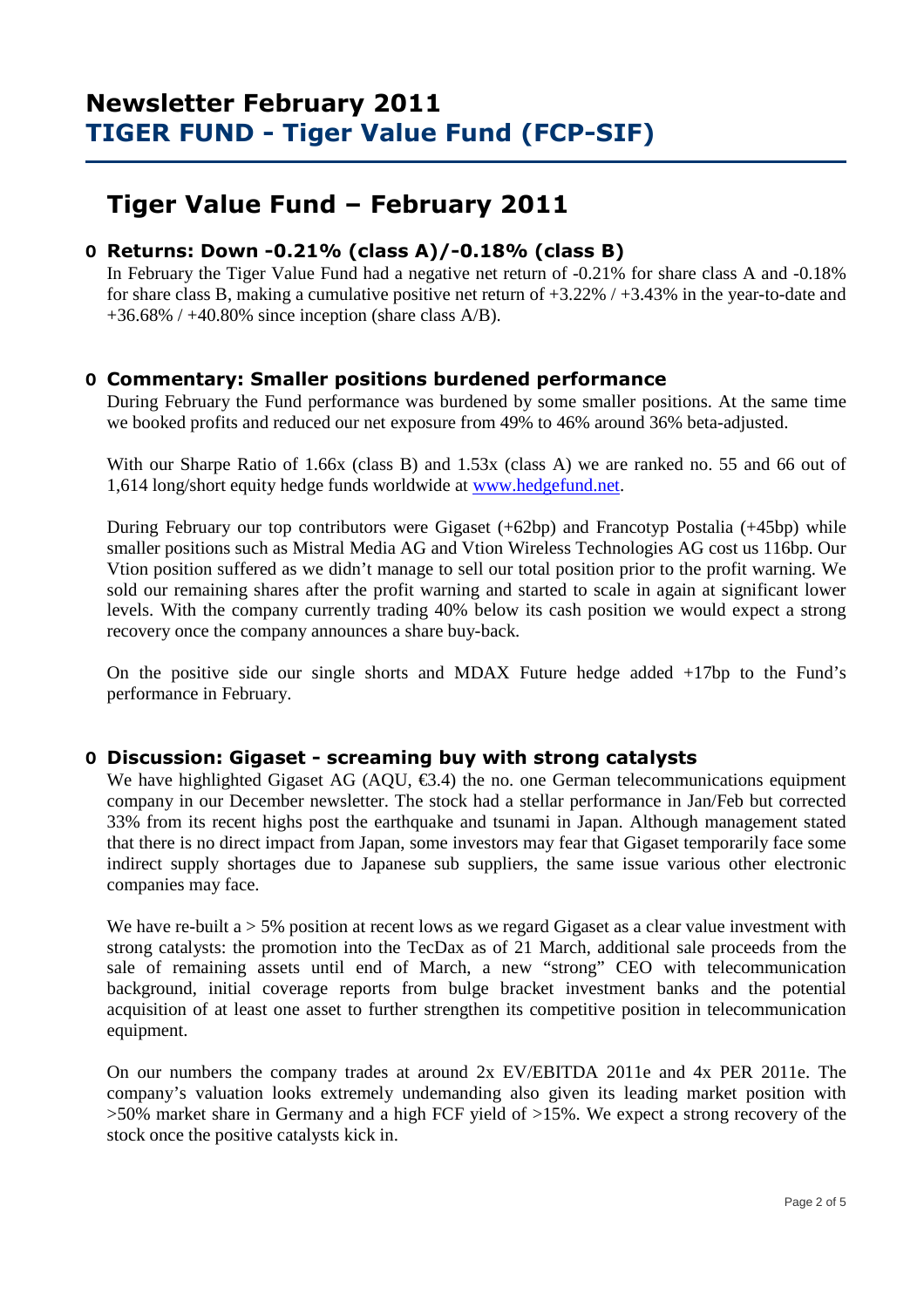## **o Outlook: Japan, Middle East and Inflation**

Currently equity markets are primarily driven by news flow from Japan and Middle East. The damage from the Japanese crisis will necessitate heavy spending to rebuild infrastructure which will be a huge financial burden on a country that is already highly indebted, and more quantitative easing will come. At the same time the US is likely not to change its money printing habit and collapsing countries in the Middle East may curtail oil supply, and raw material prices will go up spurring further inflation.

In March we have reduced our net adjusted exposure to around 20% as we believe that markets clearly wouldn't withstand a dramatically negative development in Japan with a nuclear poisoning of Tokyo. Even if the situation in Japan improves the upside is not huge as markets will focus on Middle East where the situation is getting worse. We would expect the volatility in equities to stay high and are keen to profit from irrational market behavior scaling into positions at bargain levels.

We are very pleased with our new subscriptions which lifted the Tiger Value Fund assets to  $\epsilon$ 14.4m. Our next subscription deadline for the Tiger Value Fund is 24 March 2011 at 5pm.

Should you have any questions regarding the fund, how to invest in the fund or anything else please feel free to contact us via phone at +49(0)402263235-12 or e-mail at matthias.rutsch@tiger-am.com.

Finally, we would like to thank you for your continuing support.

## *The Tiger Value Fund Desk, 18th March 2011.*

 *Matthias Rutsch Marc Schädler*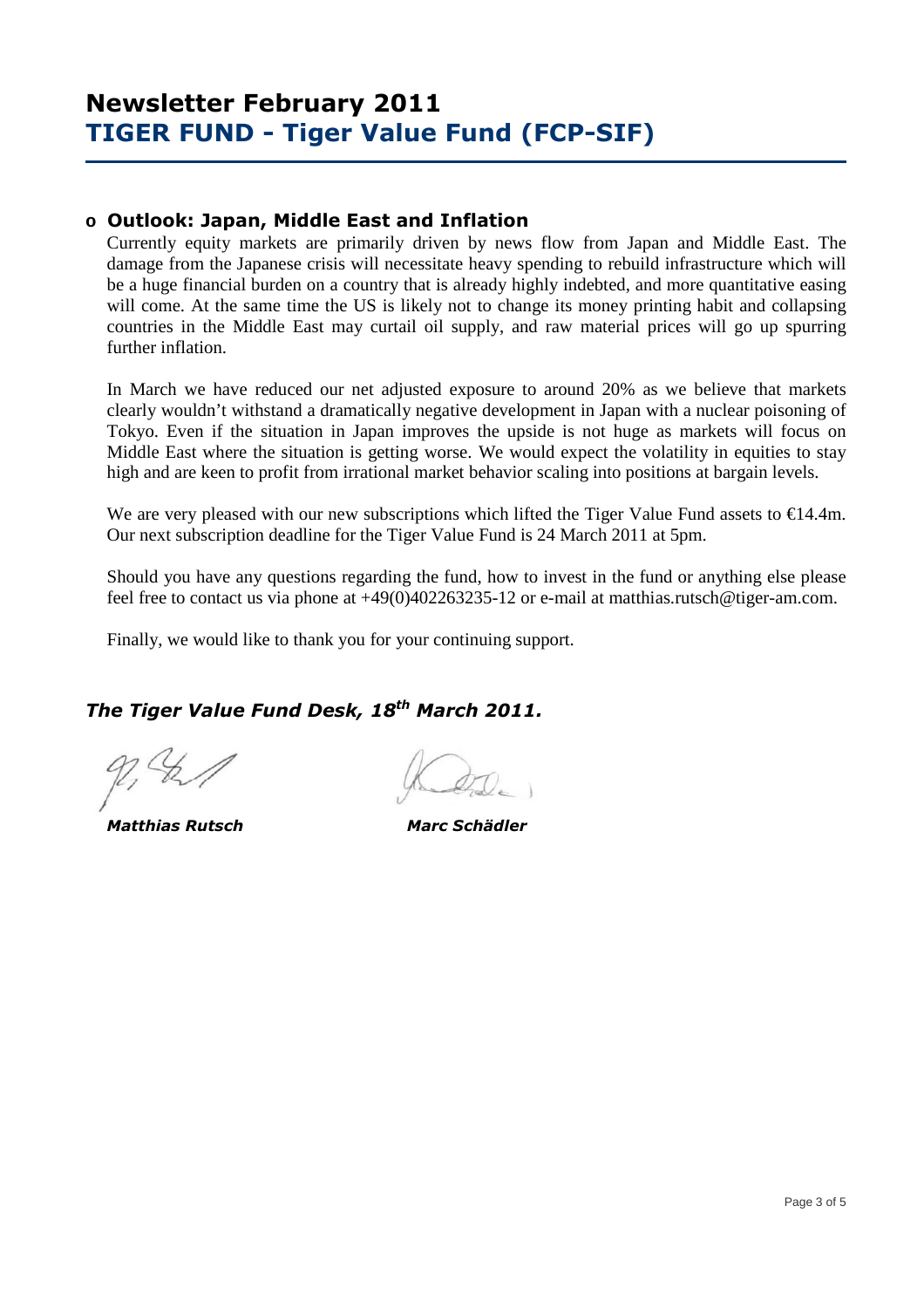### **Objectives**

The objective is to identify undervalued companies with external catalysts and/or initiate pro-active measures to create shareholder value. The fund aims for a 5 year return of 10-15% p.a. with strong focus on capital preservation.

### **Investment Strategy**

The Investment Advisor is a fundamental long-short equity stock-picker. The fund seeks undervalued small and midcap companies where a number of issues, which in our opinion can be improved, are sub-optimizing the company's public market value. For each position we perform a detailed research process including a 360 degree research approach and 10 point scoring system.

The managers foresee a direct dialog with the company as well as with other shareholders to support management to initiate value creating measures. Their partner network i.e. other shareholders, consultants, sector experts, media etc. will help to impact positive change.

The fund intends to engage in 15-30 long investments with a target net long exposure of around 50%. The geographic focus is likely to be Germany, Switzerland and Austria.

| <b>Fund Information</b>   |                               | <b>Fee Structure and Risk Management</b> |                           |  |  |  |  |
|---------------------------|-------------------------------|------------------------------------------|---------------------------|--|--|--|--|
| Currency                  | <b>EUR</b>                    | Admin/Custodian Fee                      | Up to 0.49%               |  |  |  |  |
| Legal Entity              | <b>FCP-SIF</b>                | Advisory (Mgmt) Fee                      |                           |  |  |  |  |
| <b>Fund Domicile</b>      | Luxembourg                    | Share Class A                            | 2.0%                      |  |  |  |  |
| <b>Fund Structure</b>     | Open-ended multi-class        | Share Class B                            | 1.5%                      |  |  |  |  |
| Style mandate             | Long/Short and Value Activist | Performance Fee                          |                           |  |  |  |  |
| <b>Investment Minimum</b> |                               | Share Class A                            | 20%                       |  |  |  |  |
| Share Class A             | € 125,000                     | Share Class B                            | 15%                       |  |  |  |  |
| Share Class B             | € 5,000,000                   | Hurdle Rate                              | None                      |  |  |  |  |
| Sub. Frequency            | Monthly                       | Highwater Mark                           | Yes.                      |  |  |  |  |
| Red. Frequency            | Monthly                       | Eligible Investors                       | See Issue Document        |  |  |  |  |
| <b>Redemption Notice</b>  |                               | Leverage                                 | Maximum 200% of NAV       |  |  |  |  |
| Share Class A             | 3 months                      | Fund Benchmark                           | DJ CS HF Index L/S Equity |  |  |  |  |
| Share Class B             | 6 months                      |                                          |                           |  |  |  |  |

#### **Fund Advisor Details and Service Providers**

| <b>Investment Advisor</b> | Tiger Asset Management GmbH; Neuer Wall 35; D-20354 Hamburg        |
|---------------------------|--------------------------------------------------------------------|
| <b>Contact</b>            | Matthias Rutsch, +49 40 226 32 35 12, matthias.rutsch@tiger-am.com |
| <b>Sub-Advisor</b>        | PHZ Privat- und Handelsbank Zürich AG                              |
| <b>Management Company</b> | Alceda Fund Management SA                                          |
| <b>Prime Broker</b>       | <b>HSBC Trinkaus &amp; Burkhardt AG</b>                            |
| <b>Administrator</b>      | <b>HSBC Trinkaus Investment Managers SA</b>                        |
| <b>Custodian</b>          | HSBC Trinkaus & Burkhardt (Int) SA                                 |
| <b>Auditor</b>            | PriceWaterhouseCoopers                                             |